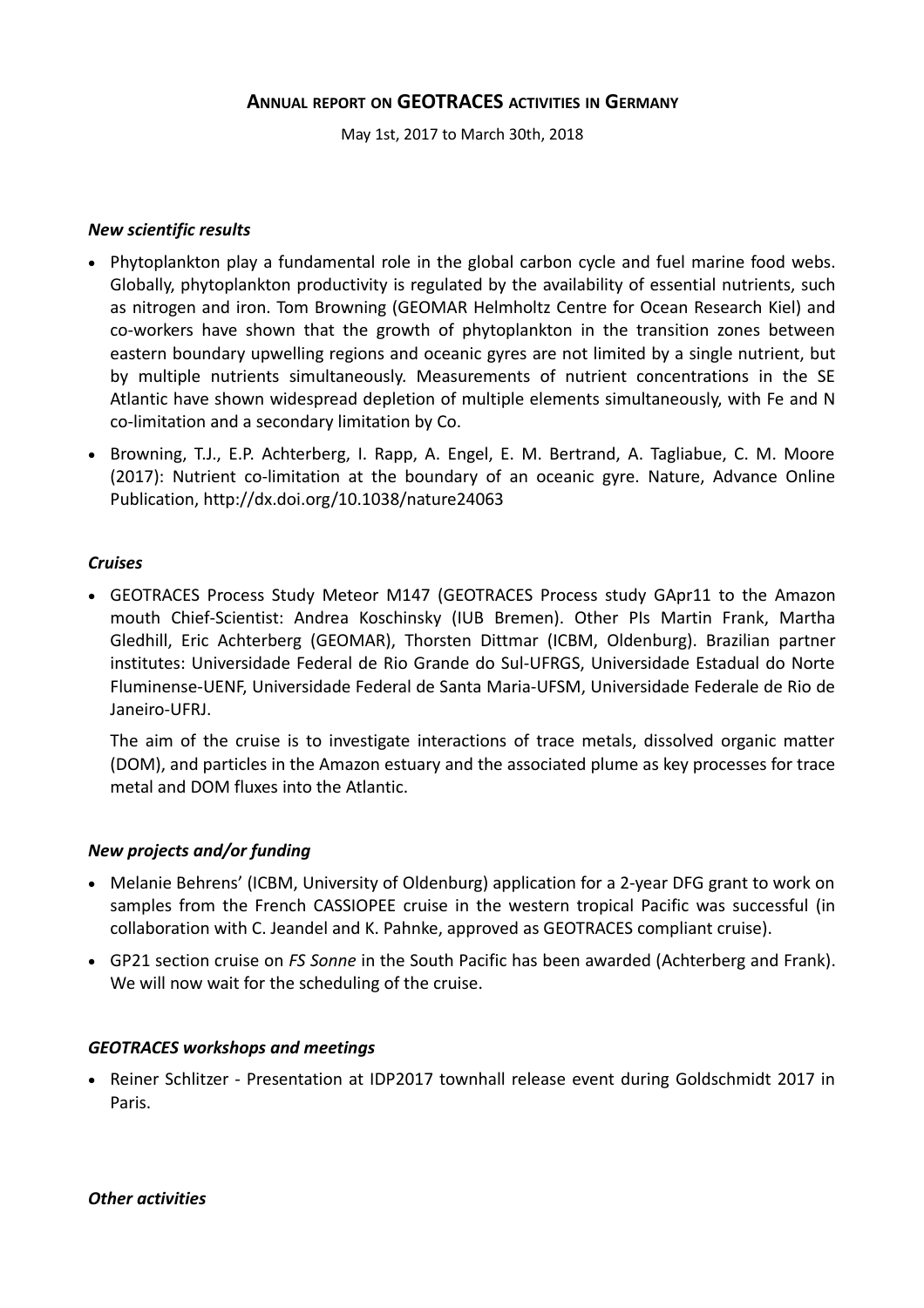- Reiner Schlitzer Creation of Intermediate Data Product 2017 (versions v1 and v2) and of eGEOTRACES electronic atlas [\(http://egeotraces.org\)](http://egeotraces.org/).
- Reiner Schlitzer Service as SSC co-chair until Dec 2017.

# *New publications (published or in press)*

- Basak, C., Fröllje, H., Lamy, F., Gersonde, R., Benz, V., Anderson, R.F., Molina-Kescher, M., Pahnke, K., 2018. Break-up of last glacial deep stratification in the South Pacific. Science 359, 900-904. doi: 10.1126/science.aao2473
- Behrens, M.K., Pahnke, K., Paffrath, R., Schnetger, B., Brumsack, H.J., 2018. Rare earth element distributions in the West Pacific: Trace element sources and conservative vs. non-conservative behavior. Earth and Planetary Science Letters 486, 166-177. doi: 10.1016/j.epsl.2018.01.016.
- Behrens, M.K., Pahnke, K., Schnetger, B., Brumsack, H.-J., 2018. Sources and processes affecting the distribution of dissolved Nd isotopes and concentrations in the West Pacific. Geochimica et Cosmochimica Acta 222, 508-534. doi: doi: 10.1016/j.gca.2017.11.008.
- Böning, P., Ehlert, C., Niggemann, J., Schnetger, B., Pahnke, K., 2017. Thallium dynamics in the Weser estuary (NW Germany). Estuarine and Coastal Shelf Science 187, 146–151.
- Stichel, T., Pahnke, K., Duggan, B., Goldstein, S.L., Hartman, A.E., Paffrath, R., Scher, H., 2018. TAG plume: revisiting the hydrothermal neodymium contribution to seawater. Frontiers in Marine Science 5. doi: doi:10.3389/fmars.2018.00096.
- Browning, T.J., Achterberg, E.P., Rapp, I., Engel, A., Bertrand, E.M., Tagliabue, A. and Moore, C.M., 2017. Nutrient co-limitation at the boundary of an oceanic gyre. Nature, 551(7679), 242– 246, doi:10.1038/nature24063.
- Rusiecka, D., M. Gledhill, A. Milne, E.P. Achterberg, A.L. Annett, S. Atkinson, A. Birchill, J. Karstensen, M. Lohan, C. Mariez, R. Middag, J. M. Rolison, T. Tanhua, S. Ussher, and D. Connelly (2018): Anthropogenic signatures of lead in the Northeast Atlantic. Geophysical Research Letters, [http://dx.doi.org/10.1002/2017GL076825.](http://dx.doi.org/10.1002/2017GL076825)
- Goring-Harford, H., Klar, J.K., Pearce, C.R., Connelly, D.P., Achterberg, E.P., James, R.H. (2018). Behaviour of chromium isotopes in the eastern sub-tropical Atlantic Oxygen Minimum Zone. Geochimica et Cosmochimica Acta, [doi:10.1016/j.gca.2018.03.004.](http://dx.doi.org/10.1016/j.gca.2018.03.004)
- Klar, J.K., Schlosser, C., Miltona, J.A., Woodward, E.M.S., Lacan, F., Parkinsone, I.J., Achterberg, E.P., James, R.H., (2018). Sources of dissolved iron to oxygen minimum zone waters on the Senegalese continental margin in the tropical North Atlantic Ocean: Insights from iron isotopes. Geochimica et Cosmochimica Acta, [https://doi.org/10.1016/j.gca.2018.02.031.](https://doi.org/10.1016/j.gca.2018.02.031)
- Achterberg, E.P., Steigenberger, S., Marsay, C.M., LeMoigne, F.A.C., Painter, S.C., Baker, A.R., Connelly, D.P., Moore, C.M., Tagliabue, A., Tanhua, T. (2018). Iron Biogeochemistry in the High Latitude North Atlantic Ocean. Scientific Reports, 8, Article number: 1283. doi:10.1038/s41598- 018-19472-1.
- Bridgestock, L., Rehkämper, M., van de Flierdt, T., Paul, M., Milne, A., Lohan, M.C., Achterberg, E.P. (2018). The distribution of lead concentrations an isotope compositions in the eastern Tropical Atlantic Ocean. Geochimica et Cosmochimica Acta, 225, Pages: 36-51, ISSN: 0016-7037.
- Birchill, A.J., Milne, A., Woodward, E.M.S., Harris, C., Annett, A., Rusiecka, D., Achterberg, E.P., Gledhill, M., Ussher, S.J., Worsfold, P.J., Geibert, W., Lohan, M.C. (2017). Seasonal iron depletion in temperate shelf seas. Geophysical Research Letters. DOI: 10.1002/2017GL073881.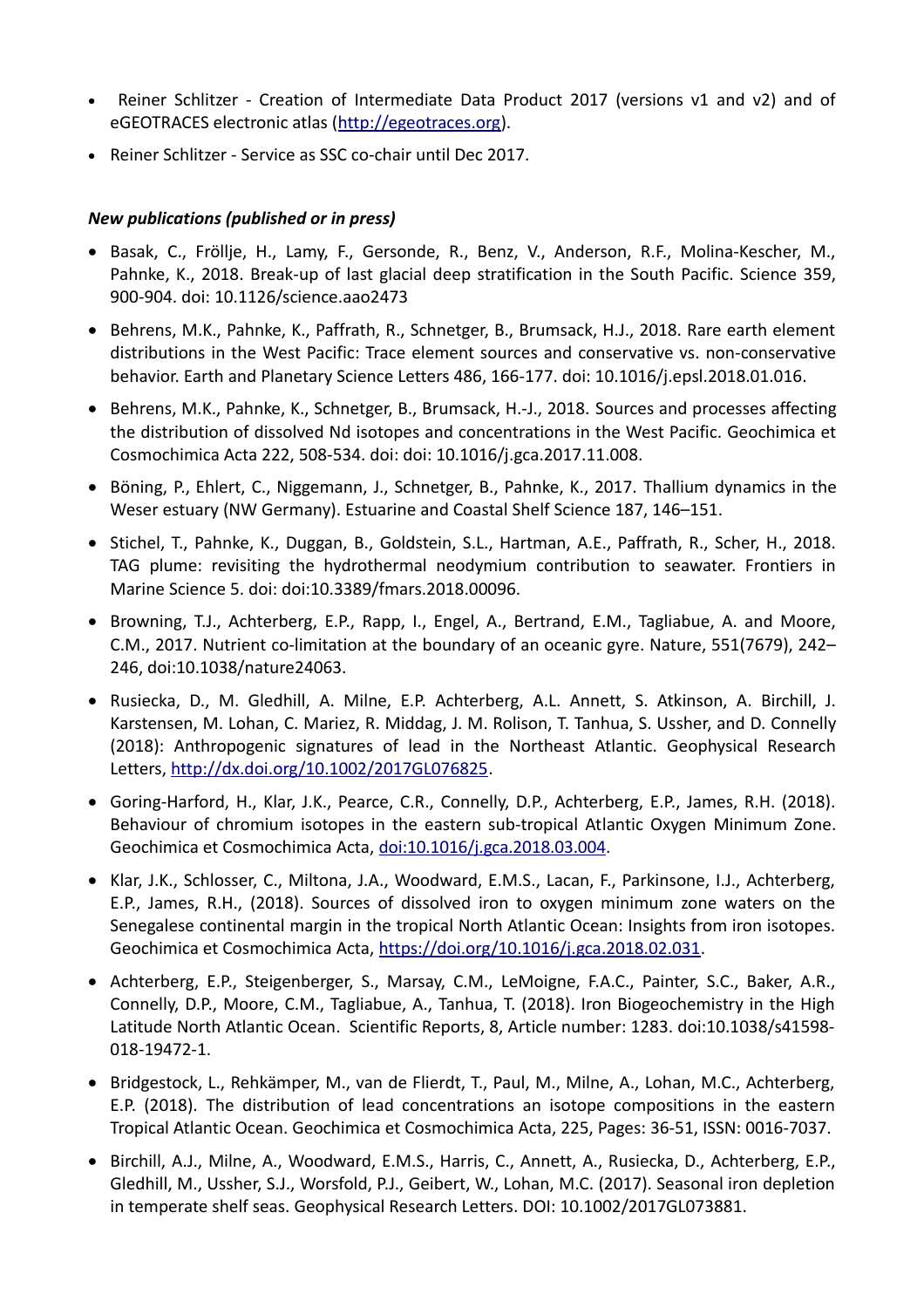- Rapp, I., Schlosser, C., Rusiecka, D., Gledhill, M., Achterberg, E.P. (2017). Automated preconcentration of Fe, Zn, Cu, Ni, Cd, Pb, Co, and Mn in seawater with analysis using highresolution sector field inductively-coupled plasma mass spectrometry. Analytica Chimica Acta, 976, 1-13. DOI: 10.1016/j.aca.2017.05.008.
- Hopwood, M.J., Birchill, A.J., Gledhill, M., Achterberg, E.P., Klar, J., Milne A. (2017). A comparison between four analytical methods for the measurement of Fe(II) at nanomolar concentrations in coastal seawater. Frontiers in Marine Biogeochemistry, 4, 192. DOI=10.3389/fmars.2017.00192.
- Hopwood, M., Rapp, I., Schlosser, C., Achterberg, E.P. (2017). Hydrogen peroxide in deep waters from the Mediterranean Sea, South Atlantic and South Pacific Oceans. Scientific Reports, 7:43436, DOI: 10.1038/srep43436.
- Bridgestock, L., Rehkämper, M., van de Flierdt, T., Murphy, K., Khondoker, R., Baker, A.R., Chance, R., Strekopytov, S., Humphreys-Williams, E., Achterberg, E.P. (2017). The Cd isotope composition of atmospheric aerosols. Geophysical Research Letters, 44, 2932-2940, ISSN: 0094- 8276DOI: 10.1002/2017GL072748.
- Hopwood, Mark J., Cantoni, C., Clarke, Jennifer S., Cozzi, S. and Achterberg, Eric P. (2017). The heterogeneous nature of Fe delivery from melting icebergs. Geochemical Perspectives Letters, 3. 200-209. DOI 10.7185/geochemlet.1723.
- Browning, T.J., Achterberg, E.P., Yong, Y.C., Rapp, I., Utermann, C., Engel, A, and Moore, C.M. (2017). Iron limitation of microbial phosphorus acquisition in the tropical North Atlantic. Nature Communications, 8, 15465, doi:10.1038/ncomms15465.
- de Baar H.J.W. van Heuven S.M.A.C., Abouchami W., Xue Z., Galer S.J.G., Rehkämper M., Middag ., van Ooijen J. Interactions of dissolved CO2 with cadmium isotopes in the Southern Ocean. Mar .Chem. 195, 105121.
- Janssen D.J., Abouchami W., Galer S.J.G., Cullen J.T. Finescale spatial and interannual cadmium isotope variability in the subarctic northeast Pacific. Earth Planet. Sc. Lett.,http://dx.doi.org/10.1016/j.epsl.2017.04.048.
- Xie R.C., Galer S.J.G., Abouchami W., Rijkenberg M.J.A., De Jong J., de Baar H.J.W., Andreae M.O. NonRayleigh control of upperocean Cd isotope fractionation in the western South Atlantic. Eart h Planet. Sc. Lett., [http://dx.doi.org/10.1016/j.epsl.2017.04.024.](http://dx.doi.org/10.1016/j.epsl.2017.04.024)
- Grasse, P., Bosse, L., Hathorne, E.C., Böning, P., Pahnke, K., and Frank, M. (2017): Short-term variability of dissolved Rare Earth Elements and neodymium isotopes in the entire water column of the Panama Basin.- Earth and Planetary Science Letters 475, 242-253.
- Laukert, G., Frank, M., Bauch, D., Hathorne, E.C., Gutjahr, M., Janout, M., and Hölemann, J. (2017): Transport and transformation of riverine neodymium isotope and rare earth element signatures in high latitude estuaries: A case study from the Laptev Sea.- Earth and Planetary Science Letters 477, 205-217.
- Laukert, G., Frank, M., Hathorne, E.C., Krumpen, T., Rabe, B., Bauch, D., Werner, K., Peeken, I., and Kassens, H. (2017): Pathways of Siberian freshwater and sea ice in the Arctic Ocean traced with radiogenic neodymium isotopes and rare earth elements.- Polarforschung 87, 3-13.
- Molina-Kescher, M., Hathorne, E.C., Osborne, A.H., Behrens, M.K., Kölling, M., Pahnke, K., and Frank, M. (2018): The influence of basaltic islands on the oceanic REE distribution: A case study from the tropical South Pacific.- Frontiers in Marine Science 5:50, doi: 10.3389/fmars.2018.00050.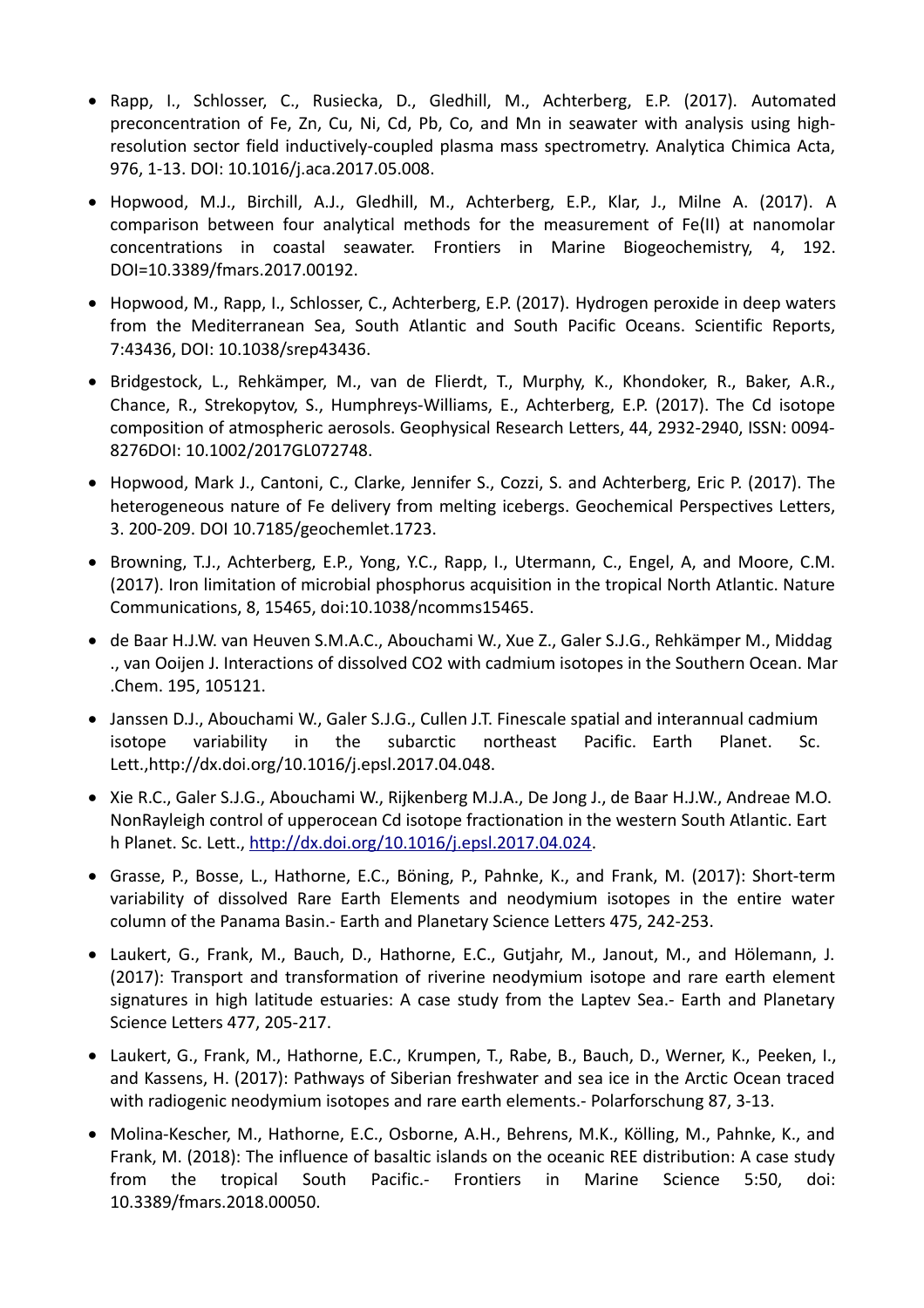## *PhD theses*

• Sandra Poehle (2017): Input and particle-reactivity of transition metals from subgroups IV, V and VI in the water column of the Atlantic Ocean. Defended 1st June 2017.

### *Master theses*

- Matthias Rehbein, 2017, Rare Earth Elements in the Subtropical South Pacific Ocean, MSc thesis, University of Oldenburg (supervisor: K. Pahnke).
- Mareike Gutensohn, 2017, Processes controlling dissolved rare earth elements in the southern South Pacific, MSc thesis (supervisor: K. Pahnke).
- MSc Theses: Rachel Morrison "Investigation of North Atlantic Water Mass Mixing and Exchange With Icelandic Sediments Using Neodymium Isotopes" (Supervisor: M. Frank)

## *Presentations in international conferences*

- Böning, P., Pahnke, K., Schnetger, B., Brumsack, H.-J., 2017, Iron Cycling in Sediments from the Benguela Upwelling System (BUS), Goldschmidt Abstract 2123.
- Liguori, B.T.P., Ehlert, C., Pahnke, K., 2017, A Terrestrial Influence on the Central Arctic Ocean Silicon Biogeochemical Cycle, IBiS Conference, Blanes, Spain.
- Pahnke, K., Behrens, M., Rehbein, M., Paffrath, R., 2017, Dissolved rare earth element ratios trace hydrothermal scavenging and water mass transport. Goldschmidt Abstract (talk).
- Paffrath, R., Pahnke, K., Schnetger, B., Brumsack, H.-J., 2017, Dissolved Rare Earth Element Concentrations from the Barents Sea to the Central Arctic. Goldschmidt Abstract 2212.
- Pedreira, R.M.A., Hatje, V., Böning, P., Pahnke, K., 2017, Anthropogenic Impacts on the Distributions of Rare Earth Elements in Coastal Waters. Goldschmidt Abstract 2193.
- Goldschmidt, Paris, August 2017. Browning, T.J., Achterberg, E.P., Rapp, I., Engel, A., Bertrand, E.M., Tagliabue, A. and Moore, C.M. Direct experimental evidence for nutrient co-limitation from the South Atlantic GA08 GEOTRACES expedition.
- 9th International Workshop on Sand/Duststorms and Associated Dustfall, Tenerife, May 2018. J.C. YONG, T.J. BROWNING, M. GLEDHILL, Z.B. SHI, E.P. ACHTERBERG. Sources and composition of water-soluble trace elements in aerosols over the South Atlantic, Arctic and Equatorial Pacific oceans.
- Xie RC, Janssen DJ, Abouchami W, Galer SJG, Rijkenberg MJA, Cullen JT, de Baar HJW, De Jong J & Andreae MO, Controls on Upper Ocean Cd Isotope Fractionation (invited). Goldschmidt conference, Paris, August 1318, 2017
- Galer S, Abouchami W, Middag R & de Baar H, Barite Control on the Southern Ocean Barium Isotopic Signature. Goldschmidt conference, Paris, August 1318, 2017
- Guinoiseau D & Galer SJG, Effect of CdS Precipitation on the Partitioning of Cd Isotopes Ocean Sciences. Goldschmidt conference, Paris, August 1318, 2017
- Janssen D, Abouchami W, Galer SJG, Purdon K and Cullen JT. Particulate Cd isotopes demonstrate a dynamic oceanic Cd cycle. Portland, Oregon, 2018